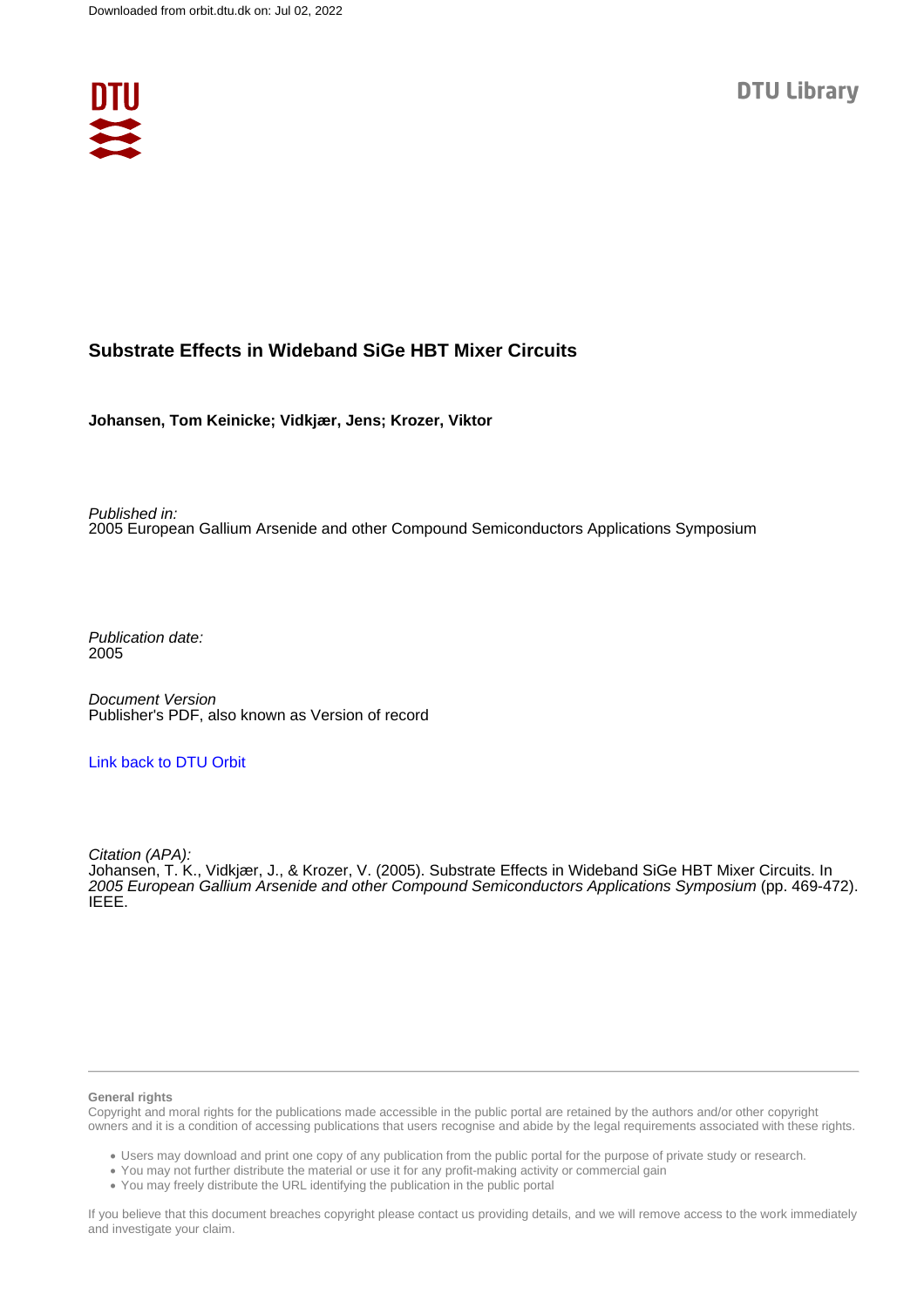# Substrate Effects in Wideband SiGe HBT Mixer **Circuits**

T. K. Johansen, V. Krozer, J. Vidkjær, T. Djurhuus Oersted-DTU , Department of Electromagnetic Systems Technical University of Denmark — 2800 Kgs. Lyngby, Denmark

Abstract**— In this paper the influence from substrate effects on the performance of wideband SiGe HBT mixer circuits is investigated. Equivalent circuit models including substrate networks are extracted from on-wafer test structures and compared with electromagnetic simulations. Electromagnetic simulations are also applied to predict short distance substrate coupling effects. Simulation results using extracted equivalent circuit models and substrate coupling networks are compared with experimental results obtained** on a wideband mixer circuit implemented in a  $0.35 \mu m$ , 60 GHz  $f_T$  SiGe HBT BiCMOS process.

#### I. Introduction

Advanced SiGe HBT technologies make use of a lowdoped  $p$  substrate with a resistivity in the range of 10- $20\Omega \cdot cm$ . In Si-based monolithic microwave integrated circuits (MMICs) this results in a significant high-frequency loading of circuit nodes involving both transistors and passive elements. The non-zero dielectric constant and the conductivity of the Si-substrate may also lead to unwanted coupling between components that otherwise are supposed to operate independently [1].

Equivalent circuit models suitable for predicting the loading due to substrate effects have been presented in [2], while shielding measures to reduce substrate coupling effects have been discussed in [3]-[4]. In the past, however, investigations of the influence of substrate effects in highfrequency integrated circuits have mainly been limited to low-noise amplifiers [5]-[6], and voltage-controlled oscillators [7]. The influence of substrate effects on the frequency response of wideband SiGe HBT mixer circuits has not previously been discussed.

In this paper a combined experimental and simulation study of the effect of the substrate on wideband SiGe HBT circuits is described. Part of the study consists of extracting suitable equivalent circuit models and substrate coupling networks from fabricated on-wafer test structures and electromagnetic simulation. The equivalent circuit models and substrate coupling networks are then used in the simulation of the wideband mixer circuit to investigate the influence on the frequency response. Especially the importance of substrate effects for matching simulations to experimental results obtained on a wideband mixer circuit implemented in a  $0.35 \mu m$ , 60 GHz  $f_T$  SiGe HBT BiCMOS process will be discussed.

#### II. Wideband SiGe HBT Mixer Design

#### A. Circuit Design

The circuit schematic of the wideband SiGe HBT mixer circuit is shown in Fig. 1. It is based on a modified Gilbert cell topology with emitter degenerated transconductance



Fig. 1. Circuit schematic of wideband SiGe HBT mixer based on a modified Gilbert Cell topology.

stage and a shunt feedback stage for the load circuit assuring wideband operation at all mixer ports. The principle of strong impedance mismatch is followed throughout the design in order to minimize the influence from parasitics effects. For the wideband SiGe HBT mixer circuit in Fig. 1 certain interconnection lines can be identified as critical for the performance and needs careful consideration [8]. Especially, the interconnection lines providing access to the mixer ports are typical lengthy and needs accurate modeling due to their potential strong effect on the matching properties of the circuit.

#### B. Interconnection Line Modelling

In SiGe HBT BiCMOS technology, the metal-insulatorsemiconductor interconnect line structure results in large capacitance to the substrate. The loss in the substrate can not be neglected at high frequencies and should be taken into account in the modelling of the interconnect lines [9]. Even though the interconnect line in principle is a distributed structure, it is assumed here that a simple  $\pi$ -type model as shown in Fig. 2 is sufficiently accurate to model the behavior of the interconnect line.

The equivalent circuit consist of series resistance and series inductance  $(R_{LF}$  and  $L_{LF})$  representing the low frequency ohmic loss and self-inductance of the line. This is followed by a latter network which models the skin effect. The series impedance is shunted by oxide capacitors to the substrate  $(C_{ox})$ , and substrate resistances  $(R_{sub})$ . Adding shunt capacitors  $(C_{sub})$  across the substrate resistances becomes necessary at higher frequencies to take the transition from the slow-wave mode to the quasi-TEM mode into account [10]. The elements for the interconnect line model are extracted from the admittance parameters for an onwafer test structure of a thru line de-embedded for pad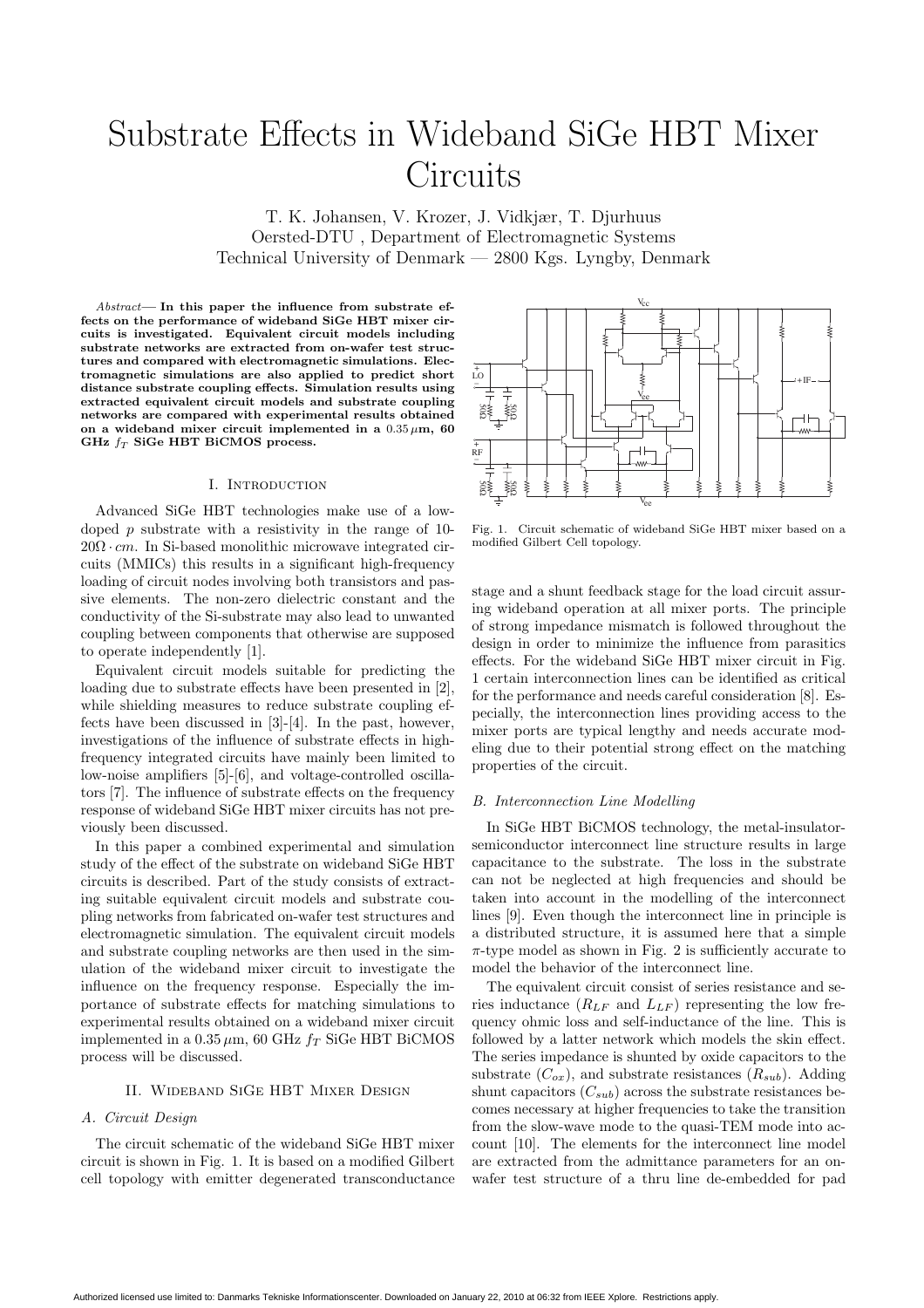

Fig. 2. a) Interconnect line equivalent circuit model. b) Measured (-), modelled (-o-), and simulated (-x-) S-parameters in the frequency range from 45 MHz-40 GHz.

parasitics. The thru line have length  $367 \mu m$  and width  $10 \mu m$  and is implemented in the third metal layer located approximately  $2.5 \mu m$  over the substrate. At low frequencies the series resistance  $(R_{LF})$  and the series inductance  $(L_{LF})$  are extracted as

$$
R_{LF} = \Re\left\{\frac{-1}{Y_{12}}\right\} \tag{1}
$$

and

$$
L_{LF} = \frac{1}{\omega} \Im \left\{ \frac{-1}{Y_{12}} \right\} \tag{2}
$$

respectively. The remaining elements of the latter network is fittet to the real and imaginary part of the frequency dependent series impedance. The oxide capacitance  $(C_{ox})$ and substrate resistance  $(R_{sub})$  are extracted at sufficiently low frequencies  $(\omega \ll 1/(C_{sub}R_{sub}))$  as

$$
C_{ox} = \frac{-1}{\omega \Im \left\{ \frac{1}{Y_{11} + Y_{12}} \right\}} \tag{3}
$$

and

$$
R_{sub} = \Re\left\{\frac{1}{Y_{11} + Y_{12}}\right\}
$$
 (4)

respectively. The substrate capacitor  $C_{sub}$  is extracted as

$$
C_{sub} = \sqrt{\frac{C_{ox}^2}{\Re\left\{Y_{11} + Y_{12}\right\}R_{sub}} - \frac{1}{\omega^2 R_{sub}^2} - C_{ox}}.
$$
 (5)

| Parameter                | Extracted Value Extracted Value |            |
|--------------------------|---------------------------------|------------|
|                          | (Measurement)                   | (Momentum) |
| $R_{LF}$ [ $\Omega$ ]    | 1.6                             | 1.8        |
| $L_{LF}$                 | 0.38                            | 0.42       |
| $[{\rm fF}]$<br>$C_{ox}$ | 19.4                            | 18.0       |
| $R_{sub}$                | 251.6                           | 315.4      |
| $C_{sub}$                | 13.6                            |            |

TABLE I Extracted elements for interconnect line model.

As shown in Fig. 2b) the extracted equivalent circuit model accurately predicts the measured frequency dependent lossy behavior of a interconnection line structure in the frequency range from 45 MHz-40 GHz. The interconnect line structure was also simulated with the electromagnetic simulation tool Momentum in Agilent ADS. As shown in Fig. 2b) the results from the electromagnetic simulation accurately predict the performance of the interconnect line. In Table. I the elements for the interconnect line model are extracted as described above based on either measurement or electromagnetic simulation using Momentum. The excellent agreement between the two approaches shows that the development of scalable models for interconnect lines can confidentially be based upon electromagnetic simulation.

#### C. Substrate Coupling Modelling

As the frequency of operation rises the coupling into the substrate increases. This may lead to coupling between components which otherwise are supposed to operate independently. It is difficult to design on-wafer test structures suitable for predicting this type of coupling. Instead the substrate coupling between nearby components can be predicted by electromagnetic simulations. In this work, the substrate Green's function as calculated by Agilent ADS Momentum have been used to predict the short-distance substrate coupling. In the Green's function approach the active areas on-chip are abstracted into equipotential substrate ports. Substrate coupling networks between substrate ports can then be extracted [1].

As an example, consider the coupling between a  $p+$ guard ring and the collector-substrate junction for a SiGe HBT device as shown in Fig. 3. The layer structure sim-



Fig. 3. Example of substrate coupling between  $p+$  guard ring and the collector-substrate junction for a SiGe HBT device.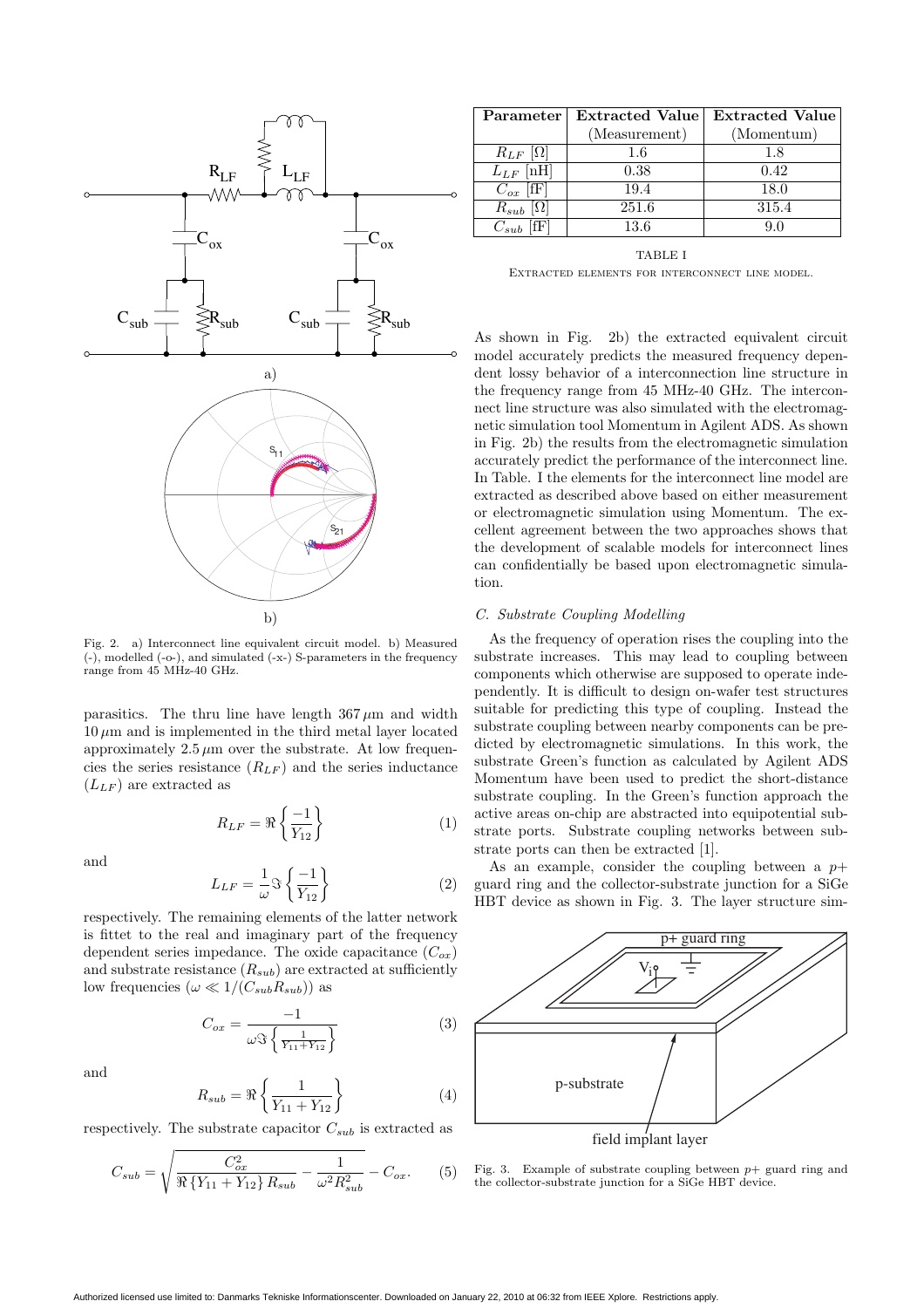

Fig. 4. Influence from substrate coupling network on output admittance for a SiGe HBT device model. Measurements (-), modelled with no substrate coupling network included (-o-), modelled with substrate coupling network included (-x-).

ulated consists of substrate ports on top of a thin p doped field implant layer with resistivity  $1\Omega - cm$  followed by a  $710\mu m$  thick p– substrate with resistivity of  $19\Omega$  – cm. In the simulation setup using Momentum, a voltage source excitation  $V_i$  is applied to the substrate port representing the collector-substrate junction and the guard ring is grounded using a ground reference port. The admittance parameter simulated can be represented as a shunt RC network. The extracted resistance is around  $802\Omega$  and the capacitance is around  $3fF$  in good agreement with the values extracted from on-wafer measurements using the method reported in [11]. As a further verification of the above described approach, Fig. 4 shows the improvement in the small-signal output admittance modelling of a  $8x0.35\mu m^2$  area SiGe HBT device when including the substrate coupling network found from electromagnetic simulation.

## III. Experimental Results

The circuit was realized in a  $0.35\mu$ m, 60 GHz  $f_T$  SiGe HBT BiCMOS process. The photograph of the fabricated wideband SiGe HBT mixer circuit is shown in Fig. 5. The current consumption was 61 mA from a  $\pm 2.5$  V supply. The characterization of the circuit were performed using on-wafer measurements. In order to investigate the influence from substrate effects on the frequency response of the wideband SiGe HBT mixer circuit two levels of simulation complexity are compared. The first level is a nominal simulation including only SiGe HBT devices, poly resistors and MIM capacitors. This level of simulation complexity corresponds to what is normally possible with standard SiGe HBT foundry process design kits. In the nominal simulation the substrate networks for all components are neglected. The second level of simulation complexity takes the pads, critical interconnect lines, and substrate coupling networks associated with SiGe HBT devices, poly resistors, and MIM capacitors into account. The SiGe HBT devices are modelled using the VBIC95 model with the substrate terminals interconnected through the substrate coupling network found from electromagnetic simulation.

As shown in Fig. 6 the high frequency roll-off observed



Fig. 5. Photograph of wideband SiGe HBT mixer  $(0.9x0.9mm^2)$ .

in the measured conversion gain is more closely matched by simulations when the pads, critical interconnect lines, and substrate coupling networks are properly taken into account. The remaining difference is believed to be due to the accumulated influence from interconnection lines not yet accounted for in the simulation. Fig. 7 shows the double sideband noise figure for the wideband active mixer. It is observed that the nominal simulation underestimates the noise figure at higher frequency while the complex simulation more accurately captures the increase in noise. It is observed however, that the noise figure seems to be less sensitive to substrate effects than the frequency response of the conversion gain.



Fig. 6. Comparing measured (-) conversion gain with nominal simulation (-o-) and simulation with substrate networks included (-x-).